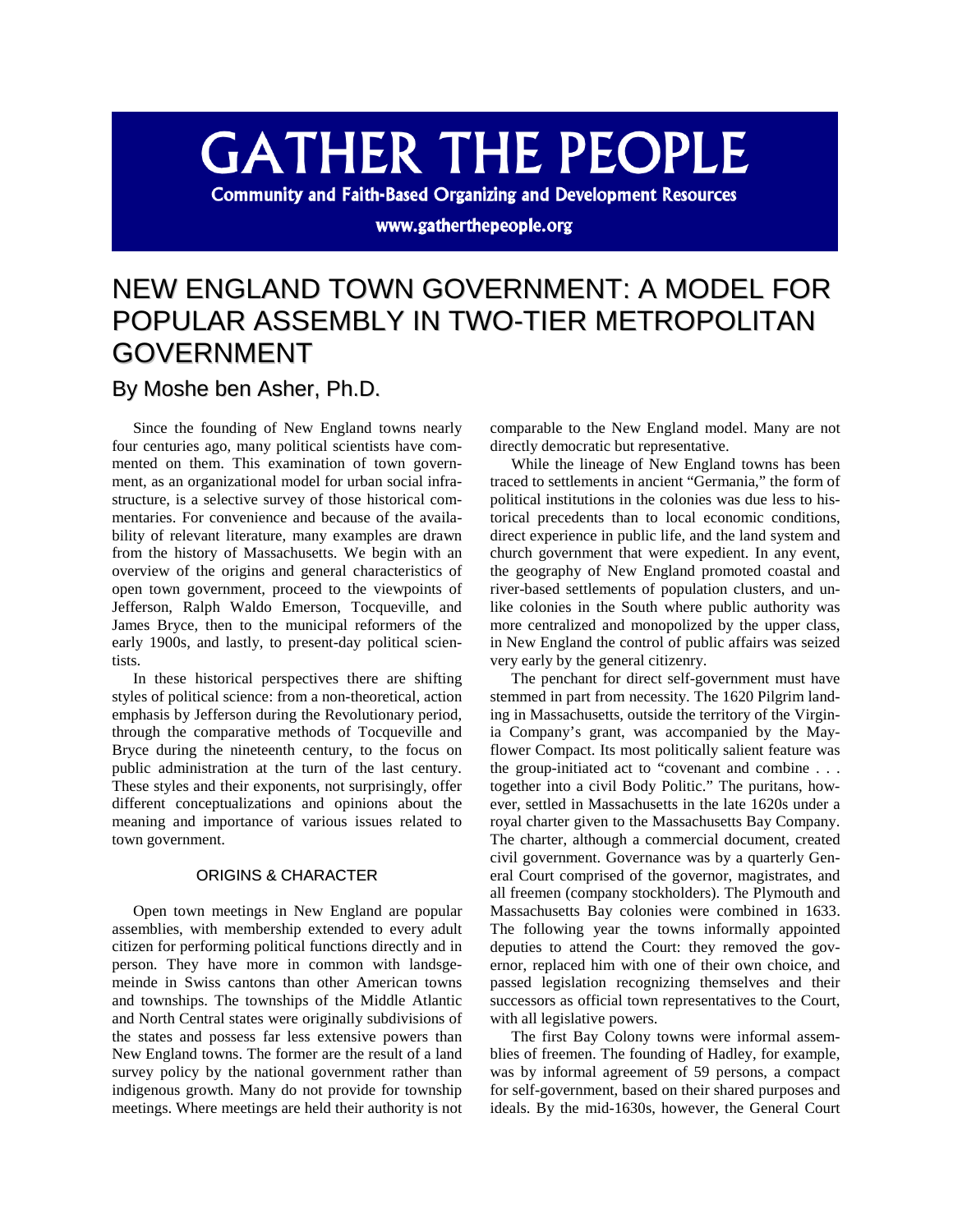of Massachusetts had enacted the first "organic law" to regulate the towns, in the main authorizing them to manage their own affairs. In less than a decade 20 Massachusetts towns received official recognition.

Becoming a resident of a seventeenth century town was not automatic. In Salem a town official was appointed to go from house to house checking to see if any strangers had "privily thrust themselves into the town." Least acceptable newcomers were those who might become a burden on the community. One point of view is that selection for admission cultivated uniformity; but an equally valid perspective is that screening was mainly religious and there was little interest in one's political philosophy.

At the outset, only members of the company— "freemen of the corporation"—were enfranchised. By the late 1640s, Massachusetts' law gave all adult male inhabitants the right to attend, participate, and vote in town meetings, but a property qualification was introduced less than a decade later and remained in force until the early 1800s. Despite this limitation it is estimated that 75 to 80 percent of the adult towns*men* had the franchise. Extension of the franchise can be partially understood by the necessity, compounded by the perilousness of early colonial life, to effectively enforce decisions about public affairs.

#### *Formal Town Meetings*

As evidenced by written records, formal town meetings began in the early 1630s. Attendance was compulsory and fines were levied for absences. At the close of the seventeenth century fewer than 60,000 people lived in Massachusetts, an average of less than 100 adult men per town. Meetings were first held weekly, then monthly, and by 1780, when the Commonwealth constitution was adopted, annually. As communities grew in size, meetings were less frequent and selectmen were picked to handle administrative matters during interim periods.

The practice of naming selectmen was an early development in town government. By the mid-1600s these offices consolidated diverse legal authority—to set and collect taxes, contract, convey property, initiate and defend suits, and regulate admissions and visits of nonresidents. Yet both in theory and practice, every order required for its execution the *prior* approval of the town meeting. The difference in control of elected town officers, between Massachusetts and other, non-New England states, is that in the former, selectmen may plan roads and other public works and tax assessments for them, but neither the plans nor the assessments have any standing until the citizens "signify their satisfaction" in an open town meeting.

Each town selects an odd number of selectmen, usually three or five, but sometimes as many as nine or 11. The officeholders call annual and special meetings, enact laws, and generally supervise a broad range of town activities. Their powers also extend to appointment of other town officials. In many respects the viability of New England towns is due to the excellence of the selectmen system. There is virtually no evidence in the records of any serious encroachment by selectmen on the prerogatives of the town meeting.

Moderators chair town meetings. Elected for varying terms, they possess the normal rights, obligations, and authority granted under parliamentary procedure. The moderator in some cases has the power, in consultation with the selectmen, to recess the meeting for up to two weeks if citizens who wish to participate are being denied the opportunity for any reason.

The selectmen, on their authority or on the application of a specified number of citizens, issue a warrant that calls the town meeting. The warrant sets out the agenda to which the meeting is bound by law. Eligible citizens are "warned" to attend; whatever number is present, no matter how small, may proceed with business. Very little of this has changed in more than 350 years.

There are different opinions about the extent of controversy and debate in New England town meetings, even to date. One view is that town business was (and is) transacted by acclamation, the function of the meeting being to generate consensus rather than coercion. Support for the contrary argument is that there has always been a significant proportion of town meetings dominated by intense debate, not infrequently to the point of disorderly antagonism. Another criticism of town democracy is that the franchise is functionally empty because pressures for conformity produce "deference voting," with the alleged mindless majority compliantly following the lead of their supposed social and economic betters. One may reasonably conclude on this issue that the towns have never been genuine oligarchies, with offices restricted to a narrow class or group. Whatever the degree of actual democracy, a recurring theme in the literature of town government is that the meeting process itself has the incidental but powerful effect of reducing social distance and alienation.

Virtually all observers agree that the continued vitality of New England governments is closely related to their exercise of functions and powers that elsewhere are the responsibilities of cities and counties. The General Court introduced county government in Massachusetts in the 1640s for limited purposes, mainly judicial administration. Modern counties in most New England states are more truly administrative districts than authentic local governments.

The General Court has had continuing power of regulation over town governments in Massachusetts. While the degree of intervention has varied over time, the central authority has operated continuously to minimize the potentially destructive impacts of excessive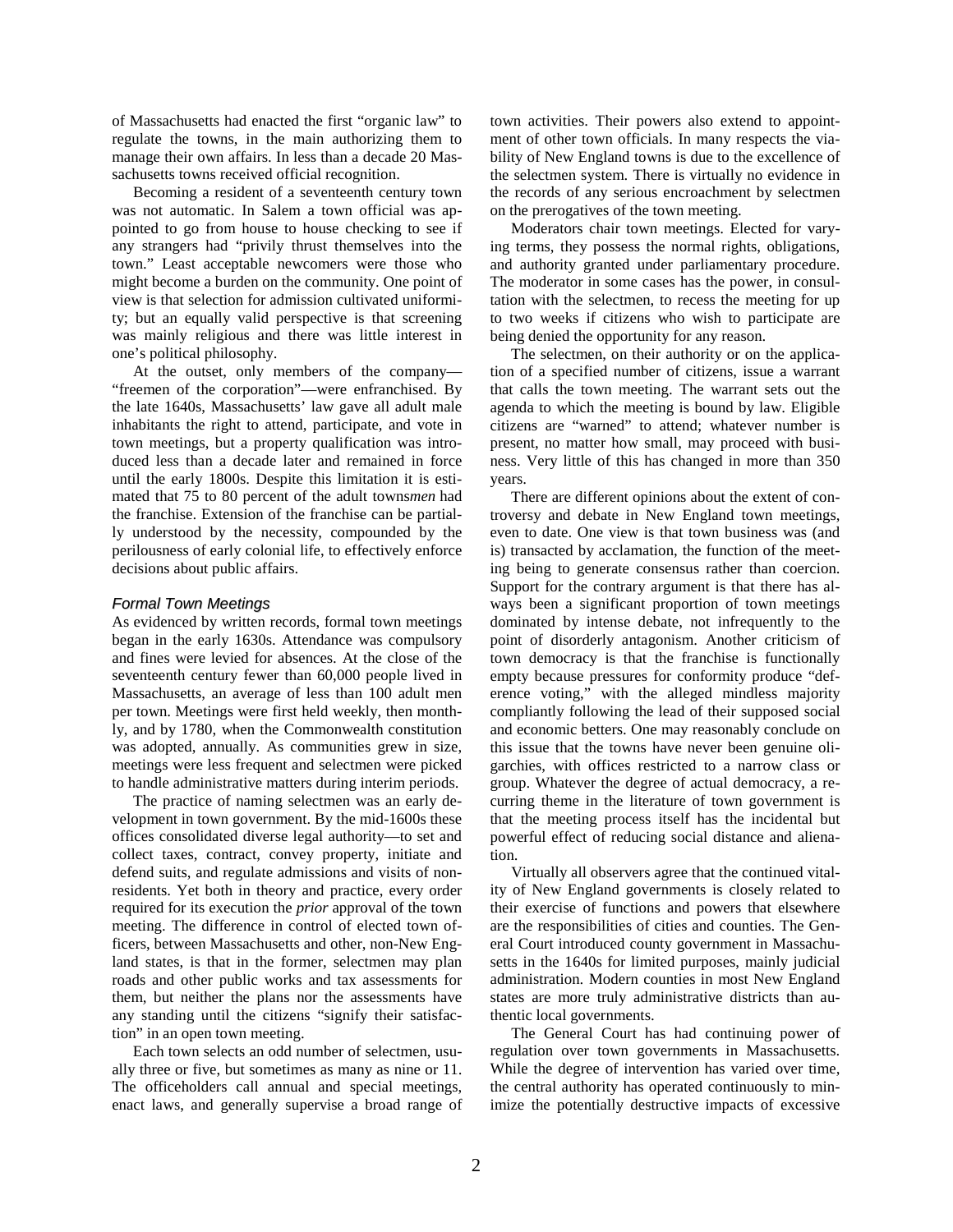provincialism. It must be admitted, however, that in response to some forms of intervention, towns have been known to ignore laws that proved "inconvenient" for local purposes. This posture may have been a legacy of the towns' role in sending deputies to state assemblies.

#### *Development of the Towns*

Historians differ in their opinions on the highest period of development for New England towns. They are credited with producing public opinion in the eighteenth century that was "hardy, stubborn, and independent," so essential to the Revolution. Yet the early to mid-1800s are also marked as a period in which the towns flourished. The close of this period, the middle-1800s, was the onset of dramatic social and economic changes: industrialization and refinement of transportation and communications, population shifts, and the displacement of rural New England life. The most significant visible consequence for town government was that several of the larger towns became municipal corporations. In the face of growing needs for regional and statewide financing and coordination, the central governments stepped up their interventions in local affairs.

As early as 1826, each Massachusetts town was required to have a school committee, for which certain functions were spelled out. Much of the central regulation has been in response to the need for health, welfare, and education reforms, either in financing or service delivery. From 1792 to 1820 there was a fivefold increase in costs for poor relief in Massachusetts. The tallied number of "paupers" doubled between 1837 and 1847, a statistic that may indicate neglect or growing concern. As early as 1821 there was an attempt within the Massachusetts legislature to transfer all poor relief functions to the Commonwealth.

Aside from the slow but continuing pattern of state regulation of local affairs, New England town-meeting governments have undergone four structural alterations in their life-span: appointment of selectmen and, in the modern era, the adoption of representative meetings in a small number of towns, the introduction of finance committees, and the hiring of professional town managers. We will return to the more recent innovations.

#### **JEFFERSON**

Jefferson's comments about New England town government were expressed indirectly and in correspondence during his later years, after retirement from public life.<sup>[1](#page-8-0)</sup> Retirement for him was an active time, creating, inventing, improving, and always corresponding. His purpose was not to examine the New England town but to propose the subdivision of Virginia counties—presumably those in other states as well—into town-like governments.

Jefferson was more an *actor* than a theoretician or student in the world of political science, someone to be emulated by modern community organizers. While his political philosophy is often typified in the public mind by statements such as "kings are the servants, not the proprietors of the people," these characterizations are misleading. Jefferson attributed neither saintly character nor remarkable wisdom to the people. There was, in his outlook, a tension between keeping the government weak enough to deny "aid to the wolves," yet strong enough to "protect the sheep." Jefferson recognized two forms of aristocracy: the natural aristocracy, based on virtue and talent; and the artificial aristocracy, founded on wealth and birth, which was without virtue or talent. He believed that eliminating the "psuedo-aristoi" could best be accomplished by free elections. But the linchpin of his strategy for a republic was the proposal to subdivide the counties into small, independent governments resembling New England towns.

Jefferson's definition of a republic was a government controlled by the grassroots citizenry—"acting directly and personally"—according to rules established by the majority. Governments, then, are more or less republican in proportion to citizen action in the exercise of public power, and the purest form of republic for Jefferson was reflected in the New England towns. He envisioned town-like "little republics," direct democracies that would offer opportunities for every citizen to act in the government. It was his belief that the "regularly organized power" of town-meeting governments would prevent insurrections by giving the citizenry a practical means "to crush, regularly and peaceably, the usurpations of their unfaithful agents." Then, too, he anticipated that the directly democratic governments would enhance public administration by drawing large numbers of citizens into management of public affairs.

Jefferson's little republics were to be six-milesquare jurisdictions, another approximation of the New England towns. He recommended that they be given judicial and police powers, and responsibility for roads, the poor, and education. Town government had a fundamentally polycentric role in his scheme for public education. Each town would provide a free school, and from each year's graduates the best students would be selected for continued free education at a district school. The most promising district graduates would, in turn, be selected for university education at public expense.

Jefferson understood the need for small jurisdictions to have the capacity for cooperative (regional or statewide) action, and he imagined an appropriate mechanism. He proposed that they should conduct elections, so that a general call of their meetings on the same day would "produce the genuine sense of the people on any required point, and would enable the state to act in mass."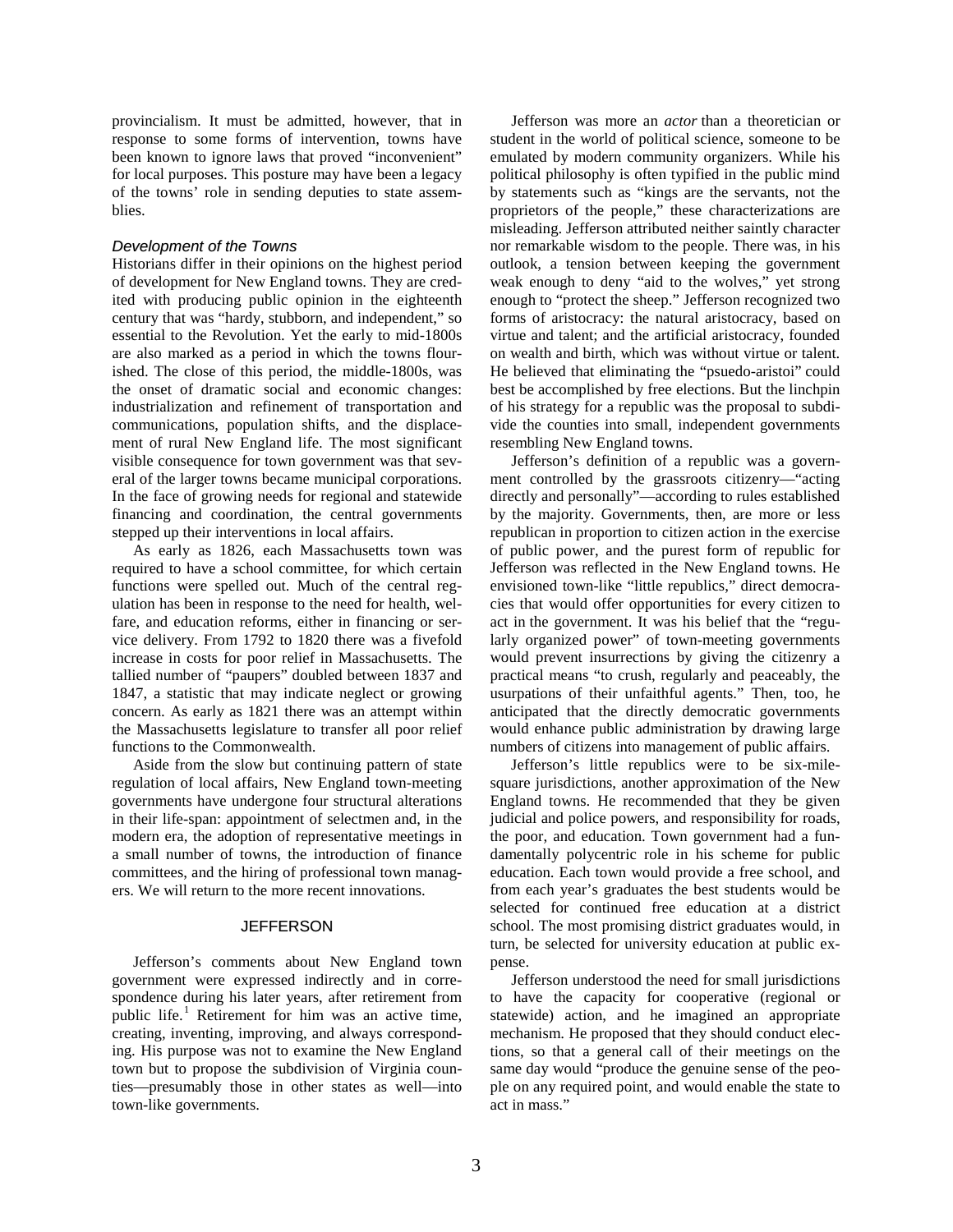One may question the depth of Jefferson's conviction about directly democratic town government. In a letter to Governor John Tyler, he mentions subdivision of the counties and general education as "two great measures . . . without which no republic can maintain itself in strength." Six years later he wrote, "the article nearest my heart is the subdivision of the counties. . . ."

#### EMERSON

Jefferson's view of the towns was complemented less than a decade after his death by Ralph Waldo Emerson's "historical discourse" at Concord, given in 1835 on the second centennial anniversary of the town's founding. $^{2}$  $^{2}$  $^{2}$  He credited the successful settlement of the entire *country* to town-meeting government. For Emerson the New England town realized the ideal social compact. It was a means for the whole citizenry to express opinions directly on every question of public import. Town-meeting government showed "how to give every individual his fair weight in government without any disorder from numbers."

Reviewing Concord's town-meeting history, Emerson acknowledged that he was unable to discover any absurd laws, offensive legislators, witch-hunts, abuse of religious minorities, or bizarre crimes committed under the color of authority. He also noted that frugality had not stopped the town meeting from voting resources for education and the poor. Lastly, he described the political paradox, for the citizenry, of direct self-government:

In every winding road, in every stone fence, in the smokes of the poorhouse chimney, in the clock on the church, they read their own power, and consider the wisdom and error of their judgments.<sup>[3](#page-8-2)</sup>

#### FOREIGN OBSERVERS

The issue that cannot be evaded is whether Jefferson and Emerson idealized open town government. The principal nineteenth century observers that followed them, as political commentators, were also admirers of the "little republics." Tocqueville's fondness for town government is less surprising since he was, presumably, seeking institutional models to counter centralized government in France.

#### *Tocqueville*

The young Frenchman considered the local self-governing town a natural institution, repeatedly emerging throughout the world. $4$  At the time of his travels in America, the average Massachusetts town population was two to three thousand. He identified "independence and authority" as two of their main advantages. His understanding was that citizen attachment to townmeeting government was not out of habit or sentiment but because its strength and independence claimed and deserved each citizen's stewardship and sagacity.

Tocqueville observed that the towns possessed unusual autonomy in managing their own affairs, yet complied with state authority, so that roads were not obstructed, criminal laws were enforced, and public education was not ignored. He discerned that the citizens valued the political process of direct democracy as much as its product in public goods. "If the government is defective," he states, "the fact that it really emanates from those it governs, and that it acts, either ill or well, casts the protective spell of a parental pride over its faults."

Tocqueville thought town government an ideal political institution because by its operation "a constant though gentle motion is thus kept up in society which animates without disturbing it."

#### *Bryce*

James Bryce, an Englishman, carried on the tradition of Tocqueville's broad comparative study of American political institutions.<sup>[5](#page-8-4)</sup> More a political scientist and less biased than earlier commentators on town government, Bryce nonetheless characterized open town meetings in the late 1880s as the perfect school of self-government.

Bryce's observations of open meetings confirm good attendance and productive debate. He does say, however, that the efficiency of this institution is related in large measure to racial/ethnic homogeneity and meeting size. He adds that large numbers of newcomers, not of "native American stock," can undermine the meeting. But Bryce finds that even with these drawbacks, those who know the system are outspoken in its behalf—as the best possible school of politics and means to manage local affairs, prevent waste and dishonesty by public officials, and generally "stimulate vigilance and breed contentment." He cites the relatively low burden of town taxes as the result of the close supervision afforded by direct democracy. Bryce concludes that, of all the systems of local government he observed, the popular assembly was the best, the cheapest and most efficient, the most educative for the citizenry.

Despite his high praise for New England town meetings, Bryce anticipated regional government. He favored a mixed system, a compound structure of counties and town-meeting governments. He predicted that by the middle of the twentieth century this system would prevail over the whole country.

#### MUNICIPAL REFORMERS

Goodnow's distinction between politics and administration is one of the hallmarks of the municipal reform tradition and the commentary it spawned on town gov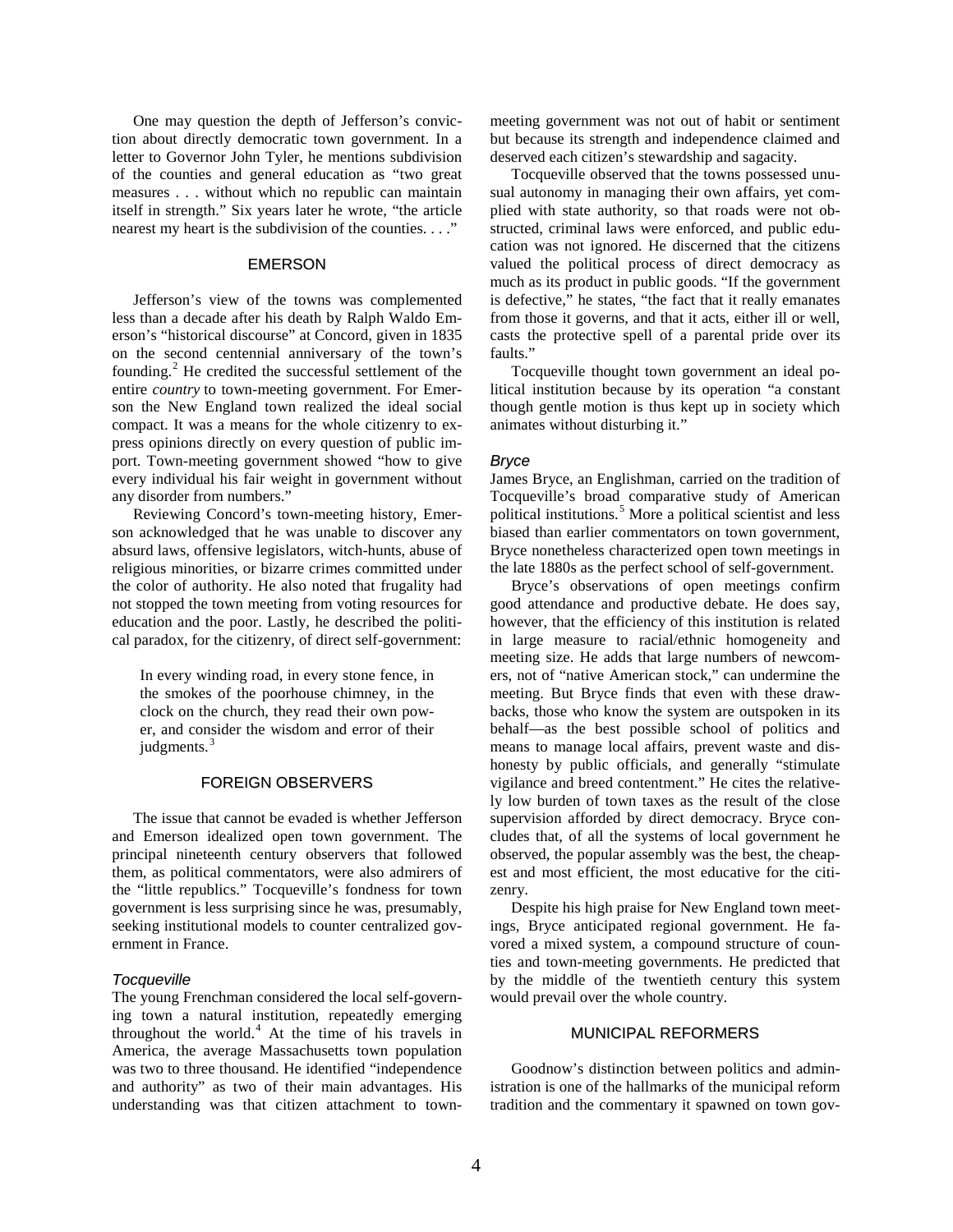ernment.<sup>[6](#page-8-5)</sup> Goodnow explained politics as the means for expressing the will of the state, through responsive and regulated party organizations; administration was cast as policy execution, an executive function of government. The reform strategy, devised to replace the deteriorating urban machines, was administrative centralization. Goodnow proposed centralization within each level of government, not spanning the vertical spectrum from local to federal units.

The municipal reform movement gained momentum with the founding, under Rockefeller and Carnegie sponsorship, of the New York Bureau of Municipal Research. While the ostensible goal was to integrate efficiency and democracy, the resources of the Bureau were devoted almost exclusively to efficiency. Rhetoric to the contrary notwithstanding, the strategy in practice was to formally restructure executive administration toward hierarchical control and unity of command, leaving problems of democracy and politics to be resolved by publicizing studies and investigations of municipal corruption. By 1916, more than 20 cities across the country had established "municipal research bureaus."

Criticism of town government in the municipal reform tradition generally runs to recommendations for its elimination in all but the New England states. By the end of the first quarter of the twentieth century, it was recognized that the popular assembly had at least to be supplemented in growing cities, and that large urban town meetings could not continue without major changes—but that open town government was still an effective instrument for populations of less than 10,000.

The effects of immigration and population movement on town-meeting government have been interpreted differently since the turn of the twentieth century. While some reports emphasize that immigration produced disharmony, others suggest that there was a positive effect, a dilution of ultra-conservative influences. One description of a depression-era town meeting pictures an evening punctuated by laughter and eloquence from the interplay of citizens with notably uncommon origins and styles.

Town-meeting attendance has always been a subject of concern or controversy, but particularly with municipal reformers. One claim is that the meetings are poorly attended; also typical, however, is the charge that meeting halls will not accommodate the large turnouts and citizens are refused entry. A related criticism is that meetings are only well attended when acute local issues are on the agenda. Whatever the facts regarding attendance, town meetings in the first half of the last century are generally pictured as democratic and moderately efficient. The rare exception to Emerson's observation that the meetings do not produce foolish decisions is the refusal of Hadley and other Western Massachusetts towns to accept the Daylight Savings law passed during World War I, a relatively minor and temporary lapse.

But if the municipal reformers were satisfied with the meeting, they were less sanguine about town government generally. With their view that service delivery is the most important function of local government, not civil responsibility or the practice of citizenship, their conviction was that the curriculum for government must include budgeting, debt control, personnel administration, and planning—and that the ordinary town was incapable of teaching any of them.

The municipal reformers, overall, gave mixed reviews to open town government. One side held the town meeting to be declining in utility as a policymaking institution, because of inadequate management in an industrialized society. The other side concluded that in the twentieth century the town meeting retained most of its democratic qualities, sustaining a politically astute citizenry and producing honest and efficient government—but still it required reforms.

#### OPEN TOWN GOVERNMENT REFORMS

Social and economic conditions, perhaps with an assist from the municipal reform movement, led to the introduction of professional town managers, transformation from open to representative meetings in a small number of towns, and finance committees. There was also continued state regulatory intervention in town affairs. General Court interest in local affairs in Massachusetts was, in many instances, enabling rather than compelling. Local planning boards were mandated in 1913, zoning authority was granted in 1920 and, at the same time, provision was made for consolidation of numerous town offices and departments under selectmen. Legislation allowed for cooperative contracts between two or more jurisdictions to improve fiscal, administrative, and operating efficiency.

#### *Representative Towns*

Through a special act of the General Court, Brookline in 1915 was the first Massachusetts town to adopt the representative system. The town's population then was more than 33,000. The legislation mandated the creation of precincts, each of which would select more than two-dozen representatives to the town meeting. In representative towns generally, delegates are elected by nonpartisan voting in each district, with nomination by petition. Precincts often hold pre-town-meeting meetings at which attendance is fair to poor. The representative towns have many of the characteristics of municipal corporations, but unlike corporations, every citizen has the right to speak at representative town meetings. In spite of this privilege, they are still described as "routine, dull affairs."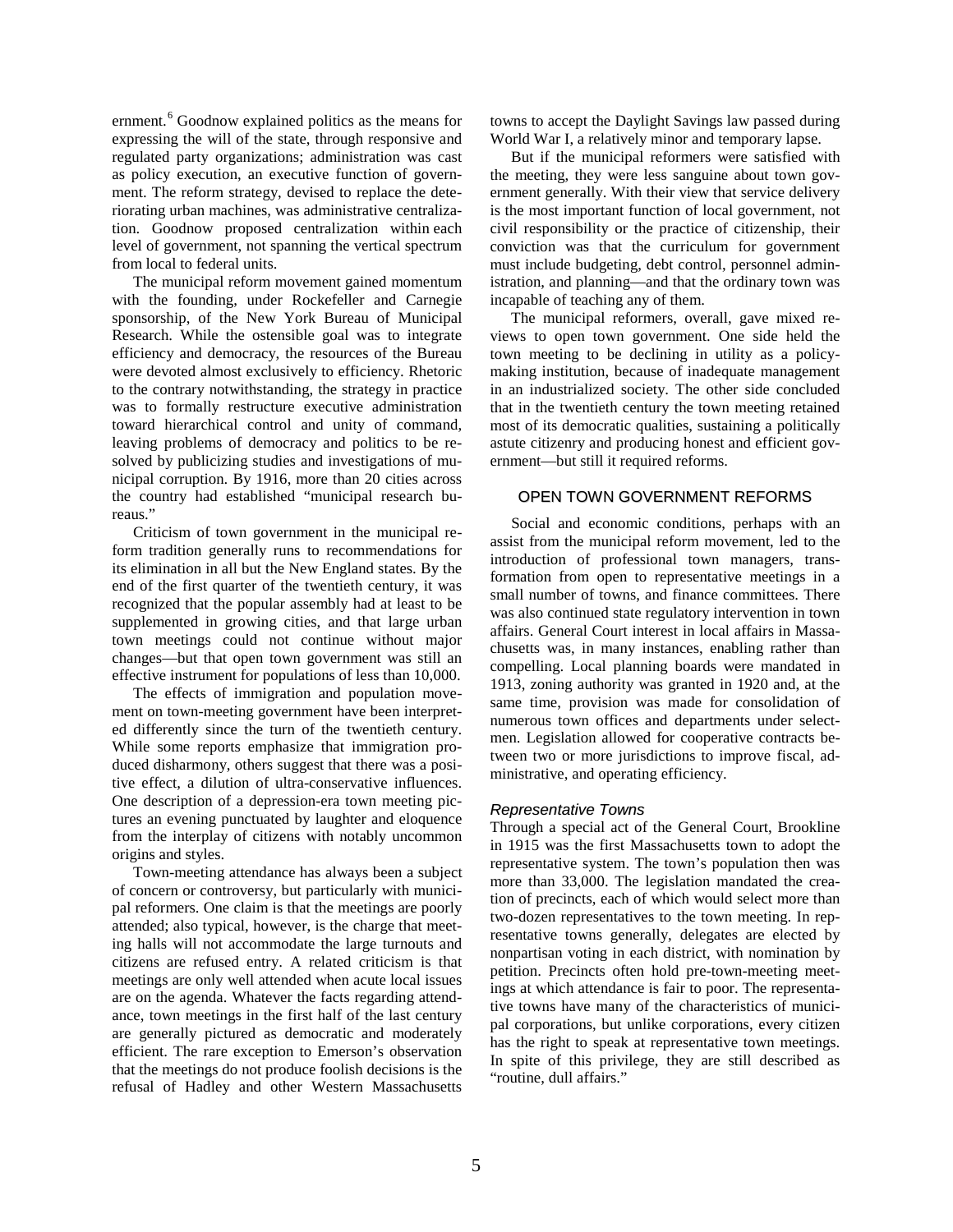Although one of the main arguments for representative rather than open meetings was the absence of town halls that could seat large turnouts, most towns adopting the system had the opposite problem of poor attendance. While the representative form is responsive to problems of increasing population, the plan does not of itself resolve accompanying breakdowns in administration and operations.

Whatever the views of experts, by 1971 fewer than an eighth of Massachusetts towns had voted to go from open to representative meetings, and almost without exception these were towns with populations greater than 12,000. Equally instructive in this regard are the results of a survey of 57 Vermont towns in the early 1970s. The directly democratic form was "overwhelmingly supported" by both officers and citizens, active or not. Fewer than five percent thought the open meeting out of date, and less than 12 percent thought the meeting was run by "big shots."

#### *Town Managers*

Town manager plans began to emerge in the early 1900s in response to administrative problems. Special legislation in Massachusetts was first passed in 1914, creating a manager plan for Norwood. By the 1950s, Connecticut, Maine, and Vermont had also passed enabling legislation.

The manager typically is appointed by and serves at the pleasure of the selectmen. Common practice is to consolidate numerous departments under the direct authority of the selectmen rather than many minor officials, with immediate management supervision delegated to the professional administrator. The manager may have full control of all functions within a department, or the selectmen may retain certain authority. Town managers can usually hire and fire department heads and other employees, make purchases, and prepare budget estimates. Their fiscal authority is limited in Massachusetts, with budget approval, tax assessing and collecting, treasury, and accounting located elsewhere.

The consensus of political observers is that town manager plans in New England have been successful in achieving government efficiency, and they have earned widespread respect and support. With little or no infringement on democratic values or processes, they have fortified fiscal administration, meeting the public demand for expenditure control and efficiency.

#### *Finance Committees*

Finance committees were the other innovation in townmeeting government designed to enhance fiscal administration. The committees were originally informal gatherings, dating from the late 1800s. Massachusetts' law in 1910 mandated town finance committees at local option. The General Court in 1923 required finance committees in all towns where assessed valuation for state tax purposes was more than one million dollars. Most towns in Massachusetts with populations of more than 6,000 have these committees. Membership ranges from nine to 15, with the moderator making appointments. Selection is widely acknowledged to be on the basis of competence, fairness, and reputation in the local community.

Finance committee business is usually confined to recommendations on articles in the upcoming meeting warrant. Committees in larger towns have more extensive business and may meet throughout the year. The recommendations of these committees are almost always taken with great seriousness, and rarely are they rejected. A number of writers concur that the committees have been an effective response to fiscal management problems.

#### CONTEMPORARY VIEWS

There has been relatively little change in New England's popular assemblies over the past centuries. Towns still enact laws, levy taxes, appropriate funds, and all the rest. They provide sanitation services, water supply, streets, parks, police, fire protection, and much more; and they are administrative arms of the county and state governments. Modern town budgets range from several thousand to tens of millions of dollars. While tax rates tend to be higher in cities and large towns, the issue is complicated because small towns tend to deliver fewer services. A 1971 report of the Massachusetts Legislative Research Council concludes that cost variations do not demonstrate economic advantages associated with larger or smaller scale.

The modern open meetings are generally sensible in debate and decision-making, although demographic changes have had important effects on the meetings. Data on 1970 Massachusetts meetings indicate that a strong positive relationship exists between length and number of meeting "sittings" and town size. Larger towns with populations over 6,000 required bimonthly and sometimes monthly sessions to manage their affairs.

Permanent organized pressure groups are still the exception in New England towns. The old problem of accommodating non-Anglo Saxons has given way to concern about status as "native" or "newcomer." But minority rights are well protected, at least in formal procedures and rules incorporated in town bylaws and statutes, and apparently in practice too.

Town-meeting attendance has continued to be a subject for debate. Observers give widely varying reports, from turnouts of fewer than 50 to more than one thousand. Critics say that in some instances of good attendance, citizens remain only long enough to vote for officers, ignoring the lengthy business sessions that follow elections. Despite fluctuations, average town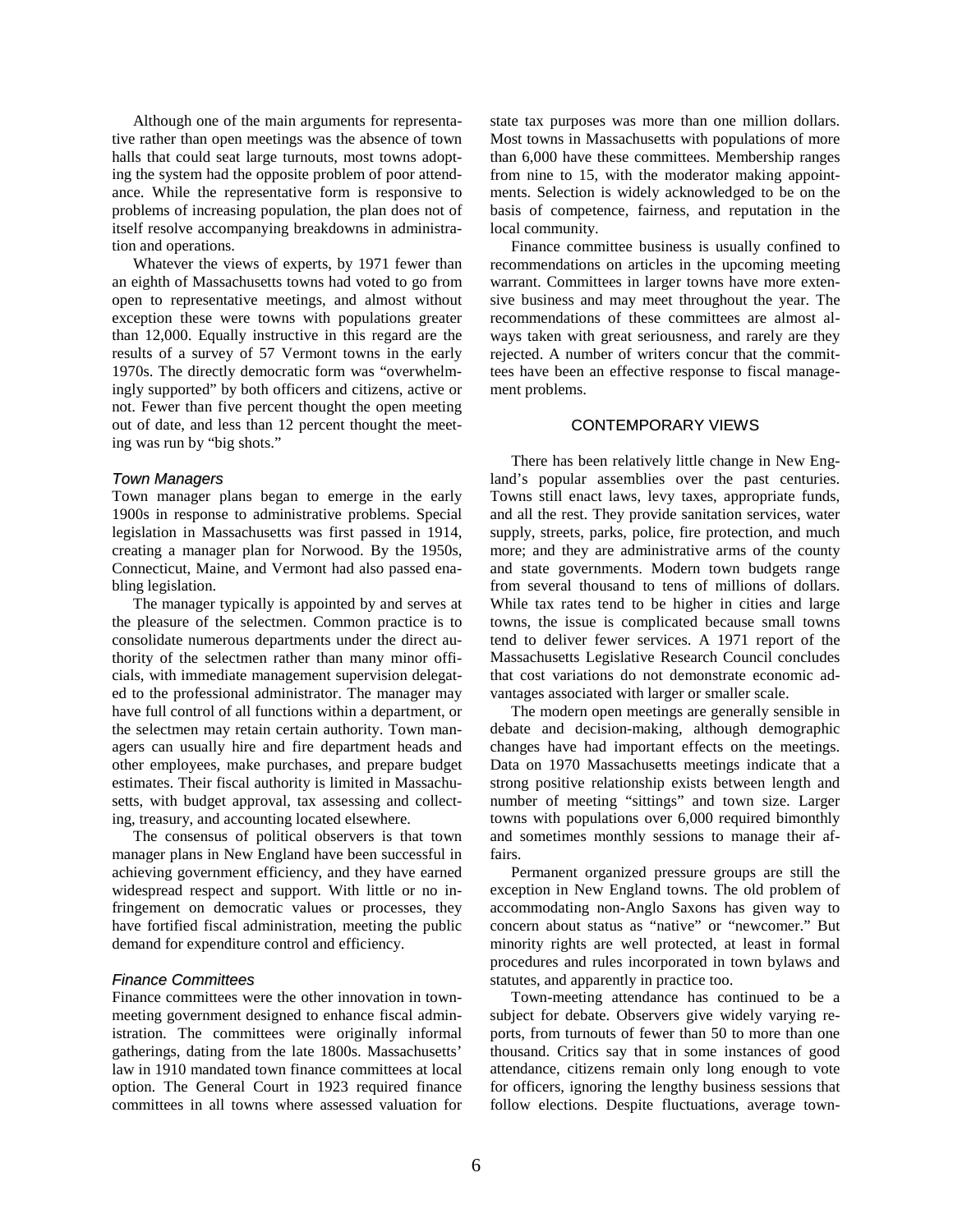meeting attendance remains substantial. Participation of eligible voters in recent decades has averaged 25 to 35 percent, respectable showings when Los Angeles' municipal elections turn out 15 percent of the voters and elections for community college trustees get three percent. Unfortunately, comparisons between current and early meeting attendance are not useful because of the compulsory aspect of seventeenth century town citizenship.

Pre-meeting informal agreements have also engendered criticism of town meetings. The objection is that citizens exercise their influence through these agreements by personal contact with town officials, without actually attending meetings. But the practice can also be seen in a more benign and favorable light. Townmeeting elections, as with all healthy political decisionmaking, tend to proceed from informal negotiation to formal unanimity, a process that can also be identified in football teams, academic departments, religious congregations, and other groups that value unity and stability.

A particularly insightful if troubling comment on modern town meetings is that some of the people who attend, and apparently some that do not, are frightened by the face-to-face contact of direct democracy. It seems that the open town meeting creates emotional tensions for some people. Thus the meeting may increase rather than reduce feelings of alienation and low self-esteem.

Contemporary political scientists emphasize three areas in their comments on New England town government: capacity for technical solutions and efficiency, the need for regional integration in the provision of public goods and services, and the value of direct democracy—the latter usually an afterthought.

A frequently expressed opinion is that town meetings are antiquated in an era in which political decisions must be based on technical information and applications. One instance of the idea is that towns have been made obsolete by modern technology because they cannot justify heavy capital outlays for equipment and facilities. But New England towns make themselves an exception, as polycentric theory suggests they might, by their close working cooperation, sharing the costs and benefits of various goods through both formal and informal arrangements. Another claim is that modern problems are too technical and complex for the average citizen. The predicted results are immobilization and over-dependence on experts or a clique of leaders. Yet in practice, town-meeting inaction is no more typical than with other local governments, and although experts are utilized, the citizenry in open meeting continue to wield the ultimate power and often reject expert opinion and advice.

The need for regional integration of public goods and services had led a number of modern writers to recognize that narrow town boundaries, in the absence of metropolitan government, create spillover problems. Several structural remedies have been proposed. The more extreme municipal reformers desire the most drastic and least popular solution, abolishing the towns and transferring their functions to the counties and states. A more polycentric strategy, relied on extensively in practice, has been to deal with externalities by contractual service agreements and voluntary formation of regional authorities. Forced consolidation of the towns, yet another convulsive option, is far less appealing to the majority of political scientists than the two-tier metropolitan federation approach that would leave the towns intact.

The modern trend is to treat public jurisdictions as service providers and administrative bureaucracies. Rarely is primary attention given to government as political rule or as a means to economic empowerment, and what commentary does exist is often negative about direct self-government. There is an elitist perspective that advanced communications give voters sufficient knowledge of public officials, thus direct democracy is redundant. It is a point of view strangely at odds with contemporary jejune politics.

#### CONCLUDING NOTES

Two interrelated ideas are important in considering the political commentaries and observations on townmeeting government. First, critics fault open town government because it fails to meet their idealized understandings of the past or their expectations for the future. Second, evaluation of the literature on open town meetings is difficult because the meetings differ substantially from one to another, despite structural similarities. There is confirmation of the existence of several distinctly different types, explaining to some extent the conflicting accounts in the literature, for few if any of the writers, modern or otherwise, have claimed to systematically observe more than one or two towns.

Whatever the so-called true nature of town-meeting democracy, or its characterization by experts, the prevailing opinion in New England is that government decentralization preserves democracy. No town has abandoned the open form since 1922. The explanation is not sentiment or myopia but a conviction by the citizens that they are equally or better equipped than elected representatives to make political decisions.

#### ANALYSIS & CONCLUSIONS

Examining open town-meeting government as an organizational model for urban social infrastructure, as the lower tier in a compound metropolitan structure, it appears that they are well able to manage modern technical services. Many towns have adopted professional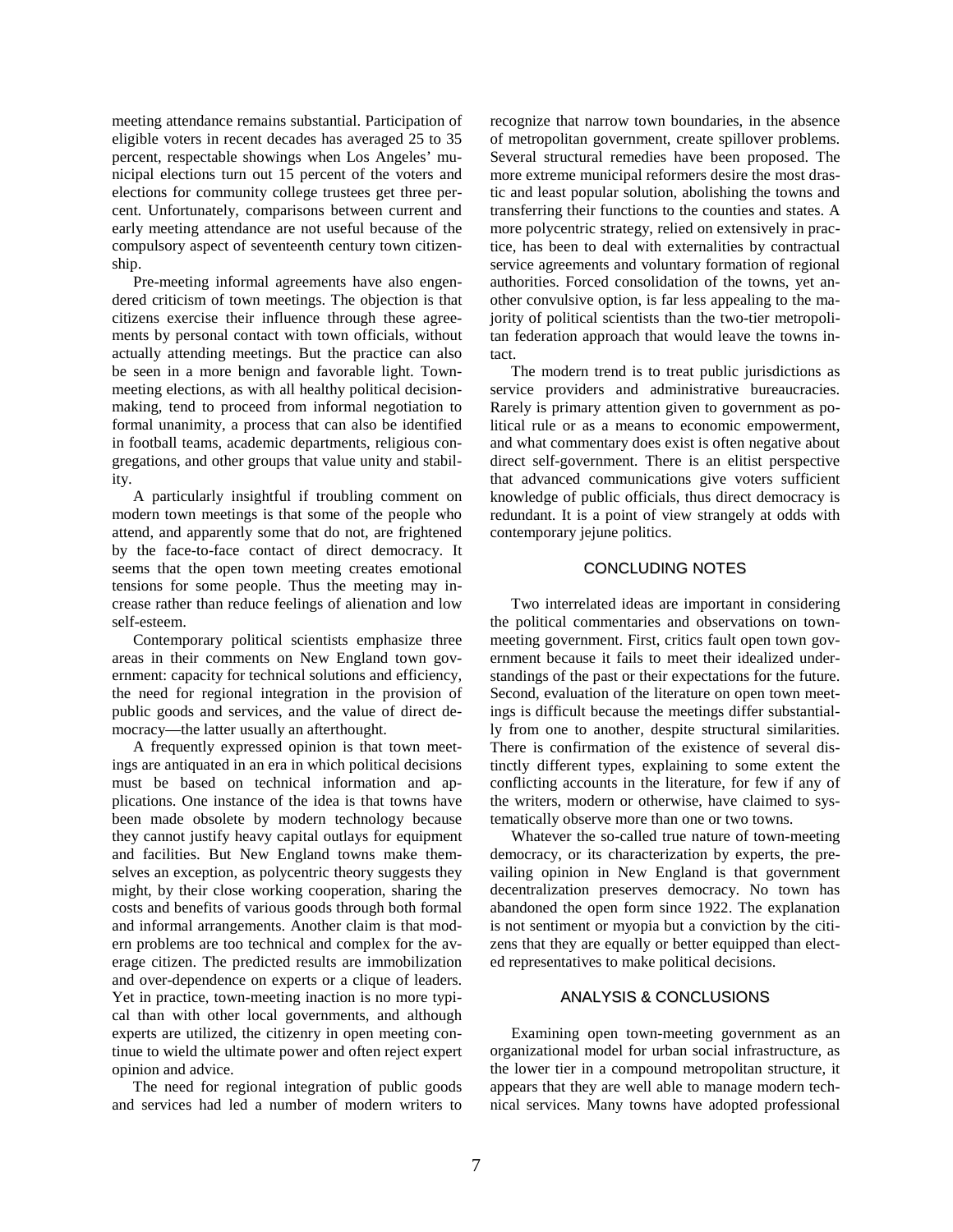manager plans and finance committees. Nothing in the structure or workings of open town government shows any congenital inability to acquire fiscal resources, mainly through taxing, fees, and intergovernmental transfers. And voluntary authorities and contractual service agreements have accomplished regional integration of town-based services.

The ongoing vitality of open town government has been associated with weak counties, leaving local services and taxation to the towns. Still not fully answered is the question of whether this form of government can maintain the same service and fiscal liveliness in urban areas with strong counties, assuming their operation within a metropolitan federation. Greater division of services among jurisdictional levels, breaking the bureaucratic monopoly, and tailoring them to minimize externalities, is an approach to this problem that is now being tested and refined in urban decentralization experiments. Another potential source of vitality, for small open governments cultivated in urban areas, is manufacturing and service enterprise. And current practice here too, if only in experimental fashion, is becoming more sophisticated.

The relationship between personality and citizen action in direct democracy is clouded but not conclusively. The question is how town-meeting government influences individual alienation and feelings of selfworth and dignity. The bulk of human experience with New England's towns has been in small, mostly stable, and often rural communities. We find in them an historical tendency, still prevalent, to look askance at newcomers. This bias may stem from nothing more sinister than the exclusive religious preferences of the early settlers and the threat of an uncivilized and possibly hostile frontier that they encountered. Yet with all this, most commentators conclude that the open meetings reduce social distance and alienation. And others, most notably Emerson, indirectly suggest a positive relationship between the formal town power, which is vested directly in the citizenry, and their sense of dignity and self-respect. Even with the clinker of recent observations that indicate the popular assembly is threatening to some people, the prospect for similar negative responses in urban applications of town-meeting government is uncertain, more a matter for concern and continuing observation.

Another demonstrated capacity of town infrastructure is local planning. First carried on informally, state legislatures mandated these activities in the early 1900s by granting authority for local zoning and planning boards. The creation of finance committees and town managers also undoubtedly contributed to local planning efforts.

The open governments provide an effective medium for citizens to articulate their demands for collective goods and services. It is reasonable to hypothesize that the legendary contentment of New Englanders with the integrity and fiscal operations of their towns derives mostly from their own direct control. While inhabitants of small towns have authorized fewer and less comprehensive services, in their local affairs, they have not been victimized by misallocation of resources to special interests on the basis of top-down definitions of "need." Contrary to the general trend, appropriations and fundamental public policy, along with the privilege of making structural alterations, remain under direct citizen control in town-meeting government.

Open town meetings have produced equality of appropriations, the provision of equal units of goods and services to all similarly situated. If left to their own devices, however, like other local governments, towns might give less attention to equity—special spending for special need—than progressive sensibilities would dictate. But state and federal programs for remedial education, health and medical care, income maintenance, and so forth offset this tendency.

Of all the functions of infrastructure, New England town government has achieved the greatest acclaim for building the civic organization and culture of direct democracy. It is a continuing demonstration of the capacity for bottom-up-designed public space by popular assembly, even in the first quarter of the twenty-first century. They have received high praise, and with justification, for giving discontented citizens alternatives to deal with higher levels of authority that become oppressive to their interests. In early March, 1977, for instance, more than 20 Vermont town governments on annual meeting day approved similar resolutions to prohibit nuclear power plants and radioactive wastes within their borders.

But there are also qualifications. This review strongly points to an upper population limit for government by open town meeting. While this figure might theoretically reach ten thousand, a lesser number is more practicable. There have been occasional claims of oligarchic rule in the towns, yet overwhelmingly the literature describes a highly refined system that exploits individual leadership in all aspects of governance except fundamental policy-making and structural changes, which are defined as within the competence of the full citizenry, either in open meeting or by balloting.

Fluctuating attendance has been the source of the most frequently repeated criticism of the open meetings. The pattern has been described as representative government by default—those who attend "represent" those who do not—and a poor quality of representation at that. But this picture underestimates the importance of high attendance at meetings when controversial items are on the agenda. The question is normative and ideological, a matter of how democracy is defined. By way of analogy, certainly no one suggests that because the majority of a corporation's stockholders typically